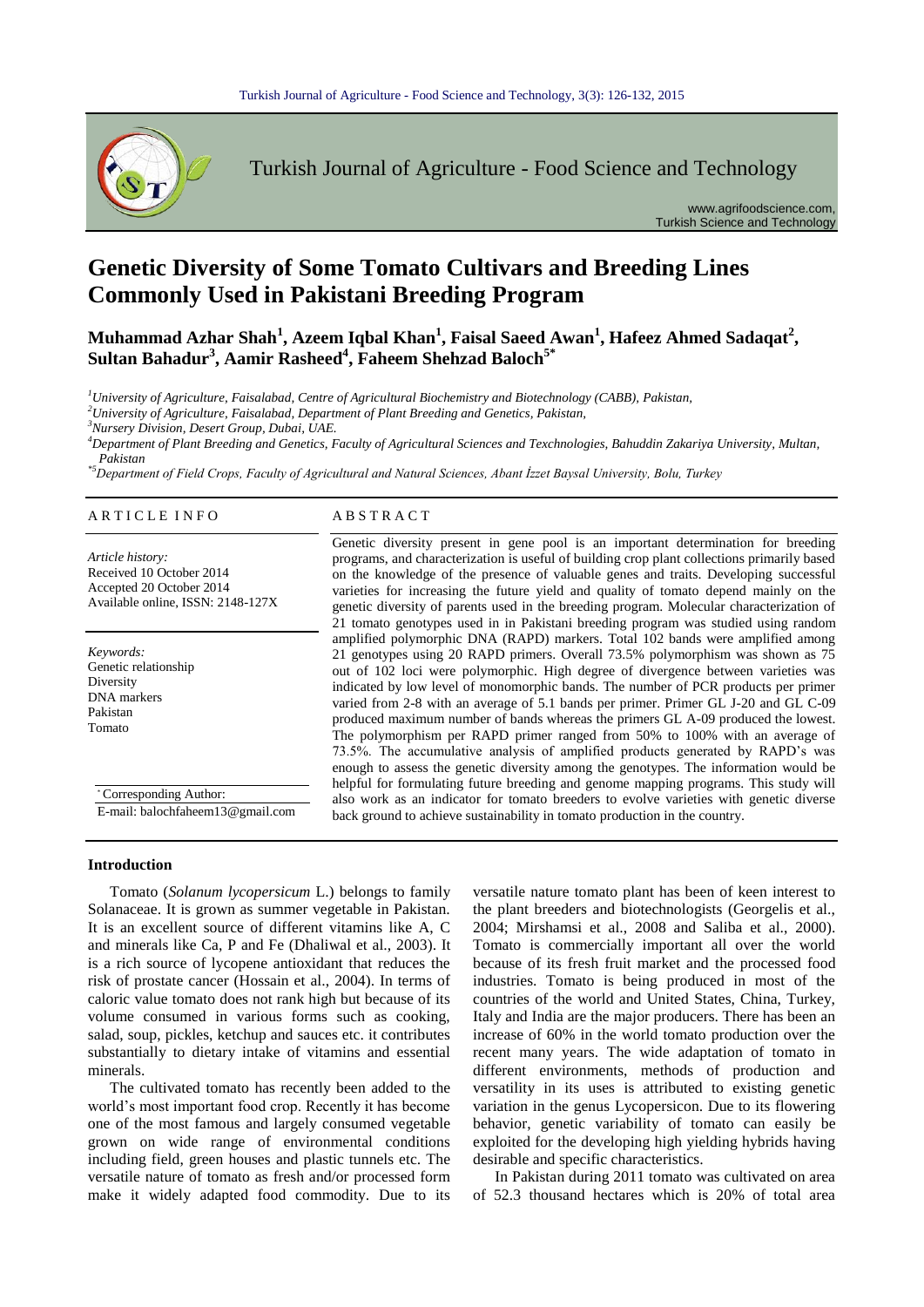under vegetable cultivation. The average productivity of tomato in the country has been stagnant between 9.5 to 10.5 tons per hectare during the last decade (Anon, 2011) when compared with yield i.e. 33.6 tons per hectare of modern agricultural areas of the world (Anon, 2013). Tomato crop has a tremendous export potential due to its demand in the international market. Tomatoes are exported to Afghanistan, Iran, U.A.E, Saudi Arabia, Sri Lanka and India. Afghanistan, Iran and UAE are the main markets for tomato exports from Pakistan. Pakistan has the potential to increase share in these markets. In Pakistan, because of its secondary importance in crop sciences, little efforts have been made for the improvement in production and quality of tomato. Furthermore, tomato crop faces biotic stresses (early blight, late blight, cucumber mosaic virus etc.), abiotic stresses (heat, frost, drought etc.) and lack of quality seed (hybrids varieties) are major factors in Pakistan that limiting the yield. Due to the limited progress on the commercial production of tomato hybrid seed in Pakistan, a high quantity of seed is imported at very high cost. Issues of imported seed are adaptability to environment, risk of diseases, insects and pests. Therefore it is very important to estimate the genetic diversity before starting the breeding program to cope with above mentioned problem.

Modern plant breeding has succeeded spectacularly in raising crop productivity in line with the rising human population. International surveys have clearly shown the urgent need to save and manage local landraces, since these materials contain valuable genes for future cultivation practices and future breeding for higher yield and better quality (Comertpay et al., 2012; Alsaleh et al. 2014). It has been proposed that the knowledge about germplasm diversity and genetic relatedness among the available elite breeding material is a core element in plant breeding programs. Variations in genotype have been exploited to characterize and manage genetic diversity in germplasm collection. Molecular markers are frequently used to study genetic diversity, to develop conservation strategies, to facilitate their management (Rao, 2004; Sharma et al., 2011; Saeed et al., 2011). DNA fingerprinting techniques have been widely used to analyze the genetic variation and to differentiate of species and or populations (Baloch et al., 2010; Andeden et al., 2013). Recent developments in molecular marker technology and marker assisted selection (MAS) have made tomato breeding more efficient and productive. The developments of DNA markers have greatly facilitated genetic studies in plants, animals and prokaryotic organisms (Mullis, 1990; Erlich et al., 1991; Archak et al., 2002; Haishan et al., 2004; Yediay et al. 2010; Andeden et al. 2011).

Among the several DNA based techniques, random amplified polymorphic DNA (RAPD) was found simple and efficient (Welsh and McClelland, 1990; Williams et al., 1990) and it did not require any kind of sequence information (Gepts, 1993 and Karp et .al., 1997). RAPD provides large number of descriptors for the comparison of individual plants and large population. With the availability of this genetic tool genetic diversity can be estimated (Demeke et al., 1996; Chapeo et al., 1992; Landry et al., 1993; Klocke, 2004). RAPD marker technology can be very useful for tomato germplasm evaluation by providing plethora of information about available genetic variation in the existing gene pool. Ultimately this information will be very helpful in developing new breeding programs. RAPD markers are generated by using short, 10-mer oligonucleotides of arbitrary sequence. These markers are dominant and detect variation in coding as well as non-coding regions of the genome. RAPD analysis is technically simple and suitable for large scale germplasm characterization and can be performed even in a moderately equipped laboratory (Rafalski and Tingey, 1993).

Here RAPD analysis was carried out for the molecular characterization of 21 tomato breeding lines and cultivars. These breeding lines and cultivars were introduced from different countries and commonly used in the Pakistani tomato breeding program. Our objective was to understand the genetic diversity and genetic relationship among various tomato cultivars and breeding to be efficiently used in tomato breeding program.

# **Materials and Methods**

# *Collection of plant material*

Total number of 21 tomato genotypes including 11 breeding lines and 10 cultivars obtained from different countries was used as plant material in this study. Name of the breeding line or cultivars, their origin, some important morphological traits are given in Table 1. Seeds were kindly obtained from the Department of Plant Breeding and Genetics, University of Agriculture, Faisalabad. Three seeds from each of cultivars were grown in pots. Leaf samples were collected from each genotype as bulk. Fresh leaves samples (8-10 days) from each tomato cultivars was collected two weeks after germination and immediately stored at  $-80^{\circ}$ C for molecular studies. We use this plant material in RAPD study because it's widely used in the breeding material for research studies in Pakistan.

### *DNA extraction*

Genomic DNA was extracted from leaves according to CTAB protocol of Doyle and Doyle (1990) according to some modification of (Baloch et al., 2010). The concentration of extracted DNA was estimated by comparing band intensity with λ DNA of known concentration, after 0.8% agarose gel electrophoresis and ethidium bromide staining. DNA was diluted to  $5$ ngul<sup>-1</sup> for RAPD analysis.

## *RAPD analysis*

PCR was performed in 25 µl reaction volume containing75 mMTris-HCl, pH 8.8; 20 mM (NH4)<sub>2</sub>SO<sub>4</sub>; 2.0 mM  $MgCl<sub>2</sub>$ ; 0.2 μM Primer; 100 μM each of dATP, dGTP, dCTP, and dTTP; 1 unit of Taq DNA polymerase; and 10 ng of genomic DNA. PCR were performed in thermal cycler Eppendorf AG No. 533300839, Germany), using the following cycling program: one cycle (Hot Start) at 95 $^{\circ}$ C for 5 minutes; 40 cycles of 95 $^{\circ}$ C for 1 min;  $34^{\circ}$ C annealing temperature for 1 min;  $72^{\circ}$ C for 2 min followed by one cycle of  $72^{\circ}$ C for 10 min. A total of 35 polymorphic RAPD primers of GL series were used to amplify the genomic DNA.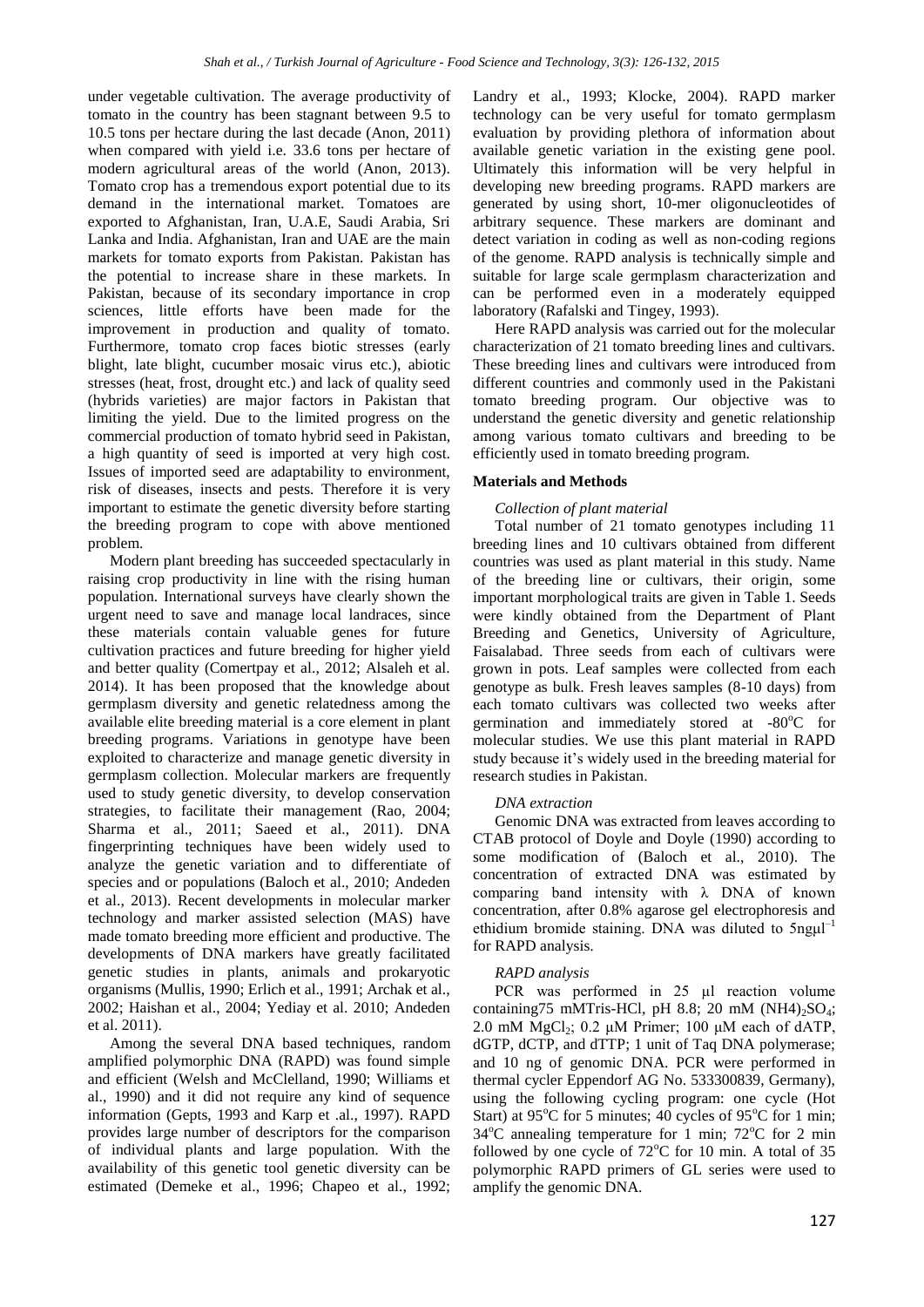# *Data analysis*

Amplification products were analyzed by gel electrophoresis in  $1.2\%$  agarose in  $0.5\times$  TBE buffer, stained with ethidium bromide, and photographed under ultraviolet. RAPD bands were manually scored as present (1) or absent (0). Only clear and strong bands were recorded and used for analysis. Genetic similarity between all the 21 varieties was estimated by simple matching co-efficient. Genetic similarities were calculated according to the method developed by Jaccard (1908). A Jaccard genetics similarity matrix was used to build an unweighted pair-group method with arithmetic means (UPGMA) and principal component analysis was done using computer software program Palstat. Mean band frequency, gene diversity (H), and Shanon information index was calculated the computer software program Popgene (Yeh et al., 2000). For each RAPD primers the mean polymorphism information content (PIC) of each primer was calculated by using the following formula:

PIC= $\Sigma$  (1-pi2)/n,

Where pi is the frequency of presence (1) for each band, n is the number of bands for each primer (Weir, 1990).

# **Results**

In the present study twenty one tomato genotypes were assessed for the estimation of genetic diversity by using RAPD markers. Initially 21 genotypes were tested for amplification using 35 RAPD primers. 20 out of 35 RAPD primers with good/excellent PCR products were selected for genotyping the whole set of twenty one tomato accessions. Rest of the primers was not used for diversity analysis as they produced monomorphic or faint banding pattern. Primers selected produced distinct, easily detectable bands of variable intensities. The bands reproducible over repeated runs with sufficient intensity to detect presence or absence with confidence were used for fingerprinting.

Considering all the primers and tomato genotypes, a total of 102 different loci were amplified among 21 genotypes, out of which 75 bands were polymorphic, showing 73.5% of overall polymorphism.

The number of amplification products produced per primer varied in between 2-8 with an average of 5.1 per primer. The maximum number of bands produced by the primer GL J-20 and GL C-09 while the minimum numbers of bands was produced by the primer GL A-09. The highest PIC value of 0.90 was obtained for primers GL A-12, GL B-07 and GL C-13, whereas the lowest was 0.26 for primer GL I-17 with a mean value of 0.66 shown in table 2. Gene diversity (H) and Shannon's Information Index (I) of primers were calculated. The highest value was observed in primer "GL A-12" i.e. 0.99 and 1.42 and the lowest values of 0.12 and 0.21 was noted in primer "GL A-09"with an average of 0.40 and 0.59 respectively as shown in table 2.

Dice genetic distance was calculated among tomato cultivars. Genetic distance between the genotypes ranged 0.19 to 0.83 with mean genetic distance is 0.41. RAPD analysis results showed that the highest genetic distance was found between CLN 1621 L 0.83 and CLN 2116 B 0.62 while lowest genetic distance was noted among BL 1078 0.19 and CLN 2498 A 0.23.

Table 1. Passport data of tomato germplasm used in present study.

| Genotypes Name       | Origin      | Fruits Size and shape | Disease resistant traits                   |
|----------------------|-------------|-----------------------|--------------------------------------------|
| <b>Breeding line</b> |             |                       |                                            |
| <b>CLN 2413</b>      | Taiwan      | Large, Globe          | Disease resistance (BW-TMV-F-1)            |
| <b>CLN 2418A</b>     | Taiwan      | Large, Globe          | <b>Heat Tolerance</b>                      |
| <b>CLN 2498A</b>     | Taiwan      |                       | Disease Resistance                         |
| <b>CLN 2443A</b>     | Taiwan      | Long, Pear            | Disease Resistance (WTG, BW, TMV, F-1, St) |
| CLN5915-93D4-1-0-3   | Taiwan      | Small, Globe          | <b>Heat Tolerance</b>                      |
| <b>CLN 2001A</b>     | Taiwan      | Small, Globe          | <b>Heat Tolerance</b>                      |
| <b>CLN 1621L</b>     | Taiwan      | Small                 | <b>Heat Tolerance</b>                      |
| <b>CLN 2366A</b>     | Taiwan      | Medium, Globe         | Disease resistance (BW, TMV, F-1)          |
| <b>CLN1466 P</b>     | Taiwan      | Large, Globe          | Disease Resistance (BW, TMV, F-1, St)      |
| <b>CLN2116 B</b>     | Taiwan      | Medium, Plum          | <b>Heat Tolerance</b>                      |
| <b>CLN2026D</b>      | Taiwan      | Medium, Plum          | Disease resistance (BW, TMV, F-1, F-2, St) |
| Cultivars            |             |                       |                                            |
| <b>BL</b> 1076       | Philippines | High-round            | <b>Salinity Tolerance</b>                  |
| <b>BL</b> 1077       | Philippines | Plum                  | <b>Salinity Tolerance</b>                  |
| <b>BL</b> 1078       | Philippines | High-round            | <b>Salinity Tolerance</b>                  |
| <b>BL</b> 1173       | <b>USA</b>  | Small, Circular       |                                            |
| BL 1175              | USA         | Medium, Ovate         |                                            |
| <b>BL</b> 109        | <b>USA</b>  | Pear                  |                                            |
| LA 2662              | Unknown     | High-round            | <b>Heat Tolerance</b>                      |
| LA 2711              | Egypt       | Slightly flattened    | <b>Salinity Tolerance</b>                  |
| LA 3120              | <b>USA</b>  | Cylindrical           | <b>Heat Tolerance</b>                      |
| LA 3320              | <b>USA</b>  | Round,                | <b>Heat Tolerance</b>                      |

WTG= Resistance to white fly transmitted geminivirus. BW= Bacterial wilt tolerance. TMV= Resistance to tomato mosaic virus (Tm2a allele). F-1= Resistance to race 1 of Fusarium oxysprum lycopersici. F-2= Resistance to race 2 of Fusarium oxysprum lycopersici. St= Resistance to Stemphylium solani (cause of grey leaf spot) Further information about plant material is obtained from AVGRIS (AVRDC Vegetable Genetic Resources Information System) and TGRC (Tomato Genetic Resource Center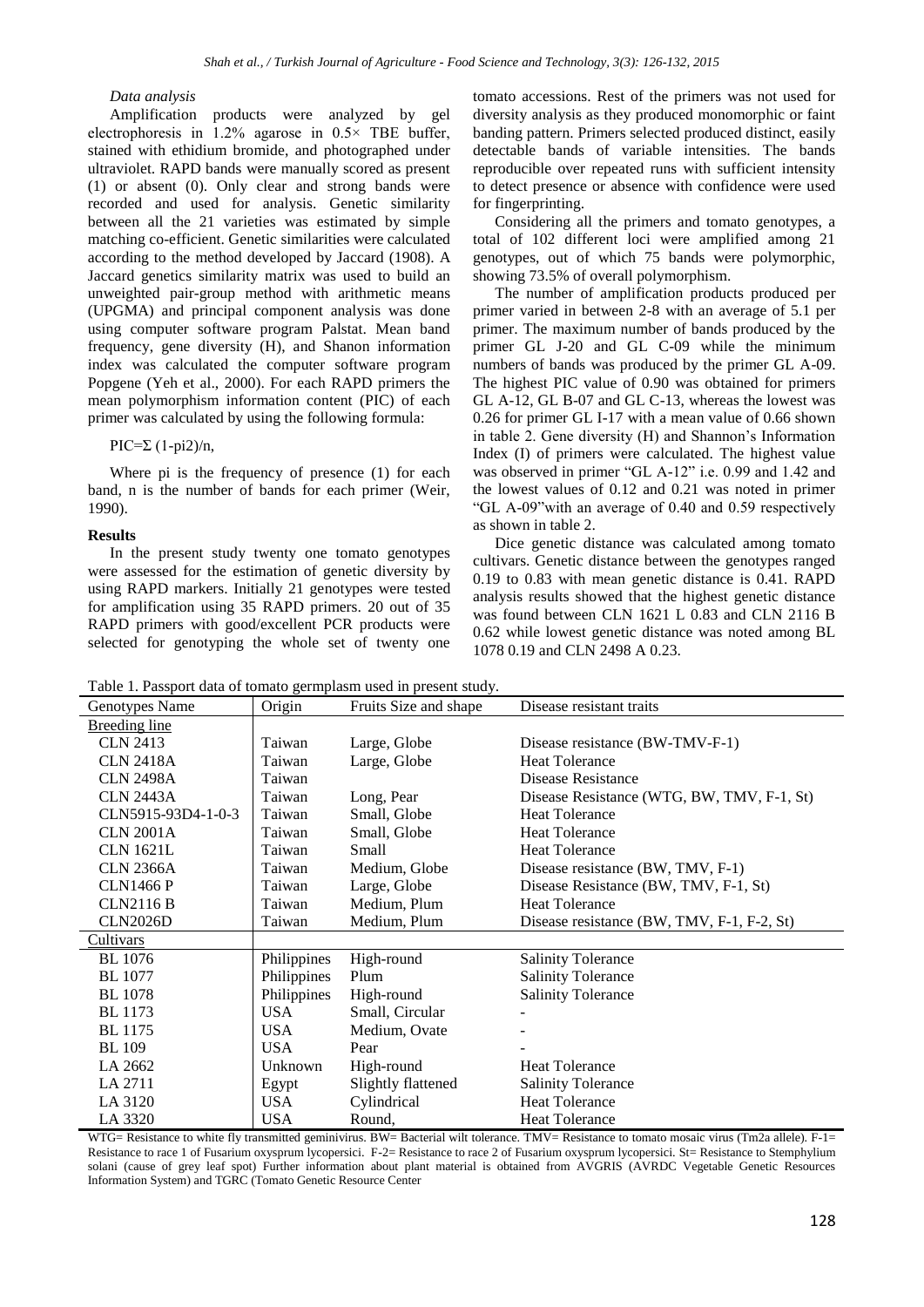

Figure 1 Association among 21 tomato breeding lines and cultivars as revealed by UPGMA cluster analysis of Jaccard genetic similarity coefficient calculated from RAPD data

Multivariate analysis was conducted to generate a similarity matrix using Popgen 32 software, version 1.44 (Yeh et al. 2000). Principle coordinate analysis was constructed as shown in Figure 2. Dendrogram drawn for the genetic distances is shown in the Figure 1. Cluster analysis defined two main groups group A and group B. Group A consisted only one cultivar 'BL1175' while group B consisted of rest of 20 cultivars. Group B again subdivided into two main subgroups B1, consisting of 8 genotypes and sub group B2 consisted of rest of 12 cultivars.

#### **Discussion**

Genetic diversity is characteristics of ecosystem and gene pools that describes an attribute which is commonly held to be advantageous for survival. Without genetic diversity it becomes difficult for a population to adapt to environmental changes creating a static population (Denis et al., 2005). DNA fingerprinting is valuable analysis due to its high sensitivity and ability to distinguished close related genotypes. Molecular markers support more detailed characterization of genetic resources. They have great potential to identify the structure of genetic diversity within and among accessions, which is important for optimization of collections; the planning of seed regeneration and the successful implementation of prebreeding approaches (Yediay et al., 2010). They provide a base line for direct measurement of genetic diversity. Various types of DNA markers studies have been carried out to estimate genetic diversity among different tomato genotypes and phylogenetic relationship among different tomato cultivars. RAPD markers have been widely used for assessing genetic diversity and genome mapping (Welsh and McClelland 1990). It is also used to check the hybrid seed purity of tomato varieties (Liu et al., 2007). The advantages of RAPD are its simplicity, rapidity, requirement for only a small quantity of DNA and the ability to generate numerous polymorphisms (Cheng et al., 1997).

In this work we have reported a diversity analysis of collection of tomato genotypes at the genotypic level. In Pakistan, tomato is grown in Balochistan (Quetta Div),



Figure 2 Principal coordinate analysis of 21 tomato breeding lines and cultivars based on RAPD data

KPK (Dargai area) and in Katha Saghral, Katha Misral and Kotli Dakhli villages of Khushab districts in Punjab. The farmers suffer heavy losses due to biotic and abiotic stresses. Tomato is heavily consumed in Pakistan but the breeding effort in Pakistan is negligible. Local hybrids are not available in Pakistan. Most of the tomato cultivars grown in Pakistan are introduced from abroad and there is urgent need to develop tomato cultivars adapted to local agroclimatic conditions of Pakistan and taste preference of the local consumers. For this, there is need to characterize the tomato germplasm available in Pakistan both at genotypic and phenotypic level in order to use them in breeding program effectively to develop cultivars with high yield and processing quality, resistant to insect, pest and diseases. One measure of genetic diversity at the genotypic level is the number of bands produced by each primer. The percentage of polymorphism yielded per RAPD primer ranged from 50% to 100% with an average of 73.5% shown in Table. 2 when compare with (Ercolano et al., 2005) who found average polymorphism of 78%.by using 15 tomato accession with 18 RAPD markers, (Carelli et al. 2006) found 78.6% of genetic diversity among Brazilian tomato cultivars and landraces. (Mirshamsi et al. 2008) analyzed total of 97 bands in 29 tomato lines showing 71% polymorphism using RAPD marker. (Egashira et al. 2000) obtained 435 RAPDs bands among 50 accessions of Lycopersicon using 10 random primers. (Archak et al., 2002) studied 27 tomato cultivars using RAPD marker generate 42 random primers and frequency of polymorphic markers was 63.8%, while (Tabassum et al., 2013) noted 94% of diversity among 11 tomato varieties using 20 RAPD primers and (Sharifova et al., 2013) reported 65.3% studying on 19 tomato genotypes using 6 RAPD primers.

In our study, the average band per RAPD primer was 5.1 compared with (Archak et al., 2002) who reported an average of 4.1 bands per primer in tomato. Kulkarni and Deshpande, (2006) observed 3.5 bands per primer using 12 RAPD markers among 10 genotypes, Huh et al., (2011) reported 6.3 bands per primer by using 80 RAPD primers among 36 cultivars. Naz et al., (2013) found 130 bands among 25 tomato genotypes by 15 RAPD primers.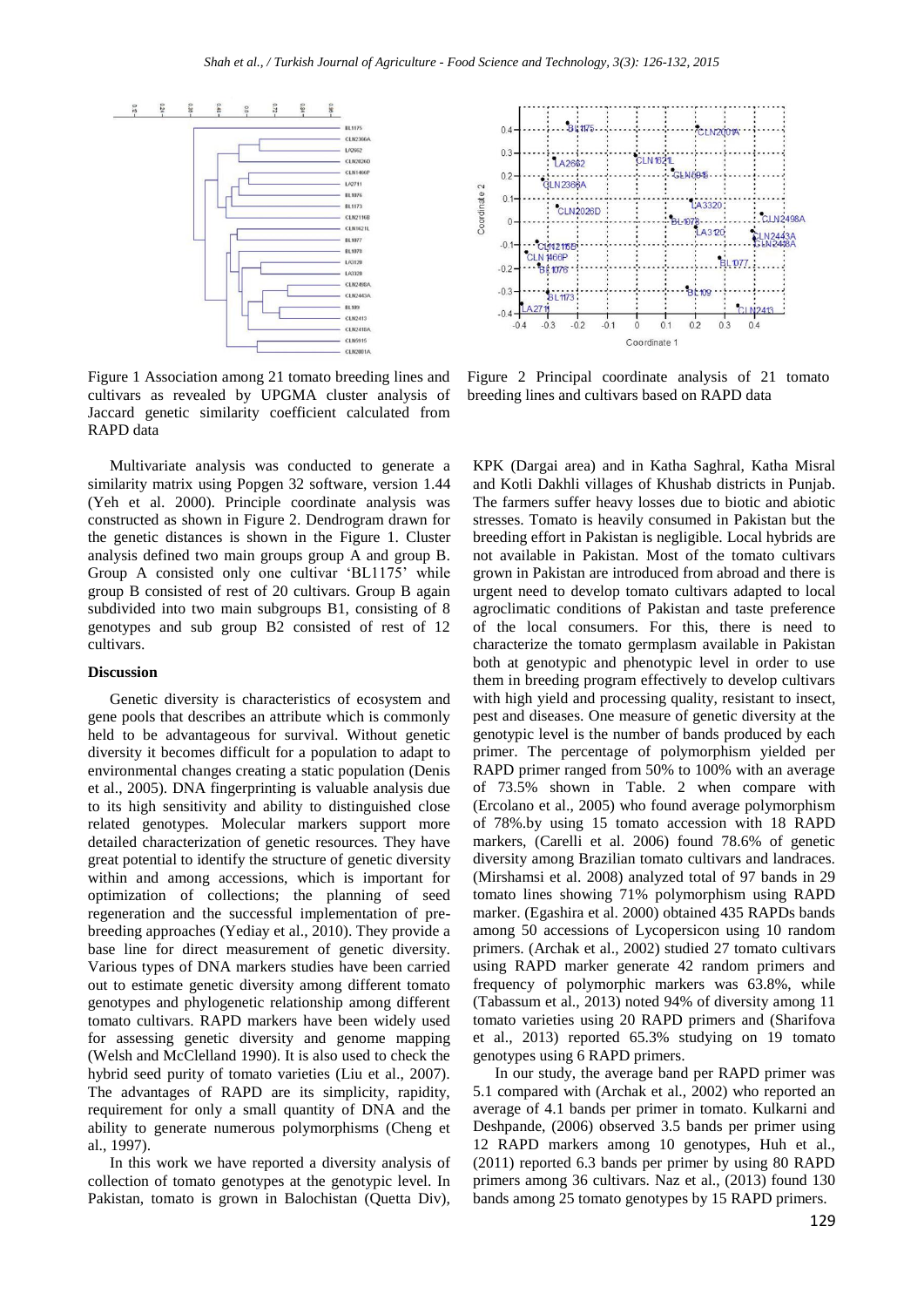|  |  | Table 2 Mean band frequency and annealing temperature of tomato genotypes |
|--|--|---------------------------------------------------------------------------|
|  |  |                                                                           |

| <b>Primer Name</b>          | Sequence          | $AT(^{\circ}C)$ | TB             | . .<br><b>PB</b> | $P\%$ | <b>MBF</b> | Н    |      | <b>PIC</b> |
|-----------------------------|-------------------|-----------------|----------------|------------------|-------|------------|------|------|------------|
| GL DecamerA-02              | <b>TGCCGAGCTG</b> | 34              | 5              | 4                | 80    | 0.22       | 0.32 | 0.49 | 0.81       |
| GL DecamerA-08              | <b>GTGACGTAGG</b> | 34              | 4              | 3                | 75    | 0.16       | 0.47 | 0.67 | 0.88       |
| GL DecamerA-09              | <b>GGGTAACGCC</b> | 34              | $\overline{c}$ | 2                | 100   | 0.12       | 0.12 | 0.21 | 0.68       |
| GL DecamerA-12              | TCGGCGATAG        | 34              | 5              | 3                | 60    | 0.16       | 0.99 | 1.42 | 0.90       |
| GL DecamerA-15              | TTCCGAACCC        | 34              | 4              | 2                | 50    | 0.25       | 0.48 | 0.67 | 0.68       |
| GL DecamerB-07              | <b>GGTGACGCAG</b> | 34              | 4              | 3                | 75    | 0.14       | 0.31 | 0.56 | 0.90       |
| GL DecamerC-03              | <b>GGGGGTCTTT</b> | 34              | 5              | 4                | 80    | 0.22       | 0.37 | 0.56 | 0.79       |
| GL DecamerC-09              | CTCACCGTCC        | 34              | 8              | 6                | 75    | 0.56       | 0.42 | 0.61 | 0.65       |
| GL DecamerC-13              | <b>AAGCCTCGTC</b> | 34              | 4              | 4                | 100   | 0.13       | 0.49 | 0.68 | 0.90       |
| GL DecamerC-15              | <b>GACGGATCAG</b> | 34              |                | 5                | 71    | 0.38       | 0.39 | 0.54 | 0.76       |
| GL DecamerC-16              | CACACTCCAG        | 34              | 5              | 4                | 80    | 0.19       | 0.37 | 0.55 | 0.84       |
| GL Decamer <sub>D</sub> -10 | <b>GGTCTACACC</b> | 34              | 4              | 3                | 75    | 0.35       | 0.34 | 0.49 | 0.44       |
| GL Decamer I-02             | GGAGGAGAGG        | 34              | 6              | 4                | 66    | 0.59       | 0.38 | 0.56 | 0.28       |
| GL Decamer I-03             | <b>CAGAAGCCCA</b> | 34              | 4              | 3                | 75    | 0.29       | 0.46 | 0.65 | 0.63       |
| GL Decamer I-07             | CAGCGACAAG        | 34              | 6              | 5                | 83    | 0.42       | 0.38 | 0.56 | 0.61       |
| GL Decamer I-12             | <b>AGAGGGCACA</b> | 34              | 5              | 3                | 60    | 0.38       | 0.48 | 0.67 | 0.56       |
| GL Decamer I-17             | <b>GGTGGTGATG</b> | 34              | 6              | 5                | 83    | 0.60       | 0.37 | 0.56 | 0.26       |
| GL Decamer J-18             | TGGTCGCAGA        | 34              | 4              | 4                | 100   | 0.23       | 0.40 | 0.59 | 0.83       |
| GL Decamer J-20             | AAGCGGCCTC        | 34              | 8              | 5                | 62    | 0.74       | 0.30 | 0.45 | 0.27       |
| GL Decamer L-10             | TGGGAGATGG        | 34              | 6              | 3                | 50    | 0.32       | 0.26 | 0.40 | 0.59       |

AT: Annealing Temperature (˚C); TB: Total Bands; PB: Polymorphic Bands; MBF: Mean Band Frequency

Most cultivars or breeding lines produced unique amplification profiles sufficient to distinguish them from the other tested genotypes. These results confirm the efficiency of RAPD markers for the identification of plant genotypes (Weising et al., 1995) in particular Lycopersicon (Williams and Clair, 1993; Villand et al., 1998; Noli et al., 1999). The combined analysis of the amplification products generated by primer,A-02, A-08, A-09, A-12, A-15, B-07, C-03, C-09, C-13, C-15, C-16, D-10, I-02, I-03, I-07, I-12, I-17, J-18, J-20 and L -10 was enough to assess the genetic diversity among the genotypes. Different primers produced different mean band frequency. The highest mean band frequency was observed in primer GL J-20 (0.74) and lowest in primers GL A-09 (0.12). The mean band frequency for each population ranged from 0.12 to 0.74 with an average of 0.43 (Table 2). The mean band frequency was higher as compared with Phan et al., (2003).

PIC provides a somewhat better estimator of diversity than the raw number of band, because it takes account of the relative frequencies of each band present (Andeden et al., 2013). Here, the mean PIC was 0.76, with 12 of the 20 RAPD markers having a PIC  $>0.6$ . For comparison, average PIC value obtained from tomato cultivars and breeding lines were larger than the tomato from China that is 0.40 (Meng et al., 2010) landraces from Japan (AAA) using 10 RAPD primers, Ethopia (BBB) using 12 RAPD primers and US tomato germplasm using 35 RAPD. The advantage of RAPD technique is easy, less labor required and cost effective. The disadvantages of this study are that the results are not reproducible. Further study is needed to investigate with other marker systems such as ISSR, AFLP, SSR and most recently single nucleotide polymorphism (SNP) markers.

Information deduced from the dendrogram showed that percentage of tomato genotypes did not contribute significantly in the grouping pattern. Group B1 consisted of breeding lines mostly from Taiwan and group B2 consisted of varieties from different origin. This showed that due to its Latin American origin; similar varieties were introduced to Taiwan, USA and Egypt. It could be possible that same varieties introduced to USA then from USA same material could be used in Taiwan and then introduced to Pakistan by different sources. However, we need to careful investigation of genetic diversity among tomato varieties grown in Pakistan by using SNPs or SSR marker system using large germplasm size.

To have clearer picture, multivariate analyses were utilized to measure the variation in among the 21 tomato breeding lines and cultivars and results are depicted in Fig. 2. The first two PCA components accounted for 74.5% of the total variation, and two dimensional principal component graph was drawn, results of PCA was closely mirroring the cluster analysis. From the PCA graph, it was clear that some genotypes were clearly differentiated from the rest of genotypes and these could be used in tomato breeding program with specified objectives.

In spite of heavy consumption of tomato in Pakistani diet, tomato breeding lags behinds than other cops. During the recent decade, scientists at several consultative groups have been investigating the genetic potential. Obviously, search for new genes and breeding for hybrid vigor would best be achieved with the use of new and more diverse materials. The more diversified material is important to start successful breeding programs and producing high yielding tomato varieties that is the need of present world. Here we had provided some information about tomato germplasm used in the breeding program in Pakistan. There is also urgent need to introduce foreign tomato germplasm from different countries particularly its center of diversity such as Latin America to improve tomato cultivars in Pakistan according to local demand.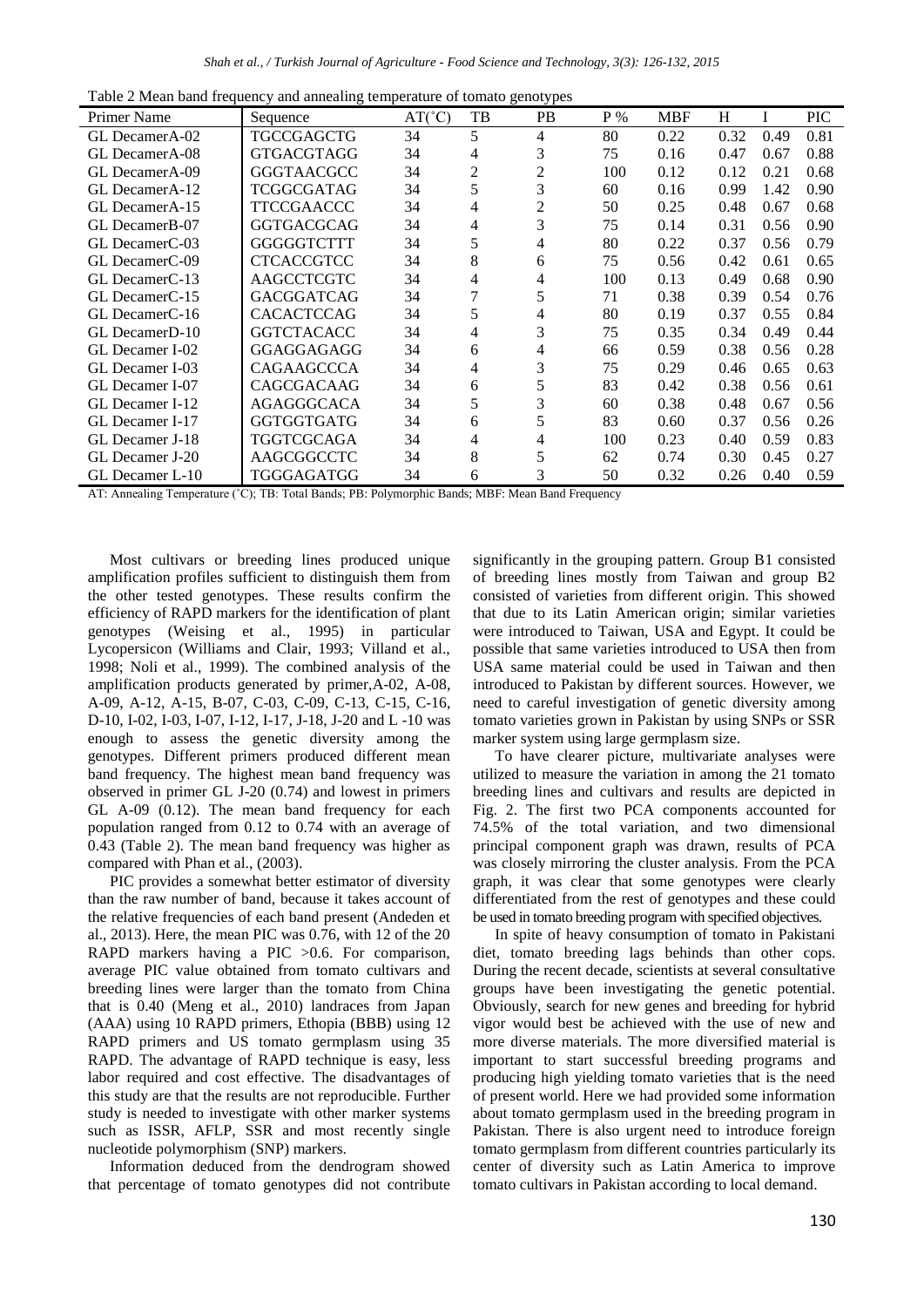#### **Acknowledgement**

We gratefully acknowledge Prof. Dr. Asif Ali Department of Plant Breeding and Genetics University of Agriculture Faisalabad for providing plant material and Dr. Andreas W, Ebert, Global Theme Leader Germplasm and Genebank Manager at AVRDC - The World Vegetable Center, Shanhua, Tainan,74199 Taiwan for providing information about plant material

#### **References**

- Alsaleh A, Baloch FS, Derya M, Azrak M, Kilian B, Özkan H, Nachit M. 2014. Genetic Linkage Map of Anatolian Durum Wheat Derived from a Cross of Kunduru-1149× Cham1. Plant Mol Biol Rep 1-12. DOI 10.1007/s11105-014-0749-6
- Andeden EE, Yediay FE, Baloch FS, Shaaf S, Kilian B, Nachit M, Özkan H. 2011. Distribution of vernalization and photoperiod genes (Vrn-A1, Vrn-B1, Vrn-D1, Vrn-B3, Ppd-D1) in Turkish bread wheat cultivars and landraces. Cereal Res Commun 39: 352-364
- Andeden EE, Baloch FS, Derya M, Kilian B, Ozkan H. 2012. iPBS-Retrotransposons-based genetic diversity and relationship among wild annual Cicer species. J Plant Biochem Biotechnol 57: 119-129. DOI 10.1007/s13562- 012-0175-5.
- Anonymous. 2011. Agricultural Statistics of Pakistan.Government of Pakistan.Ministry of Food, Agriculture and Livestock Islamabad.
- Anonymous. 2013. FAO statistics Division. http://faostat.fao.org.
- Archak S, Karihaloo JL, Jain A. 2002. RAPD markers reveal narrowing genetic base of Indian tomato cultivars. Cur Sci 82: 1139-1143.
- Baloch FS, Kurt C, Arıoğlu H, Ozkan H. 2010. Assaying of diversity among soybean (Glycinmax (L.) Merr.) and peanut (Arachishypogaea L.) genotypes at DNA level. Turk J Agric For 34: 285–301.
- Carelli BP, Gerald LTS, Grazziotin FG, Echeverrigaray S. 2006. Genetic diversity among Brazilian cultivars and landraces of tomato Lycopersicon esculentum Mill.revealed by RAPD markers. Euphytica 105: 205-210.
- Chapeo W, Ashton NW, Martel PK, Antonishyn N, Crosby NW. 1992. A feasibility study of the use of random amplified polymorphic DNA in the population genetics and systematics of grass hoppers. Genome 35: 241-144.
- Cheng KT, Hsien CC, Ching SH, Feng HL. 1997. Identification of dried rhizomes of coptis species using random amplified polymorphic DNA. Bot Bull Acad Sin 38: 241-244.
- Comertpay G, Baloch FS, Kilian B, Ulger AC, Ozkan H. 2012. Diversity assessment of Turkish Maize lanraces base on fluorescent labelled SSR markers. Plant Mol Bio Rep 30: 261-274.
- Demeke T, Lynch DR, Kawchuk LM, Kozub GC, Armstrong JD. 1996. Genetic diversity of potato determined by random amplified polymorphic DNA analysis. Plant Cell Rep 15: 662-667.
- Denis AS, Richard JH, Chris RM. 2005. Biological consequences of ecosystem fragmentation. Soci Bio Cons 5: 18-32.
- Dhaliwal MS, Singh S, Cheema DS. 2003. Line x testeranalysis for yield and processing attributes in tomato. J Res 40: 49- 53.
- Doyle JJ, Doyle JL. 1990. Isolation of plant DNA from fresh tissue. Focus 12: 13–15.
- Egashira H, Ishihara H, Takashina T, Imanishi S. 2000. Genetic diversity of the 'peruvianum- complex' (*Lycopersicon peruvianum* L.) Mill. and (*L. chilense* Dun.)revealed by RAPD analysis. Euphytica 116: 23-31.
- Ercolano MR, Sebastiano A, Monti L, Frusciante L, Barone A. 2005. Molecular characterization of Solanum habrochaites accessions. J Genet Breed 59: 15-20.
- Erlich A, Gelfand D, Sninsky JJ. 1991. Recent advances in polymerase chain reaction. Sci 252- 1643.
- Georgelis N, Scott J, Baldwin E. 2004. Relationship of tomato fruit sugar concentration with physical and chemical traits and linkage of RAPD markers. J Ameri Soci Hort Sci 129: 839-845.
- Gepts P. 1993. The use of molecular and biomolecular markers in crop-evaluation studies. In: M.K. Hecht (Ed), Evol Biol 27: 51-94.
- Haishan Z, Hong Z, Kun M, Ming LH, Tao, Yun LW. 2004. The genetic diversity of Yunnan local varieties and wild species of tomato. J Yun Agri Uni., 19: 373-377.
- Hossain MM, Khalequzzaman KM, Hossain, MA, Mollah MRA, Siddique MA. 2004. Influence of planting time on the extension of picking period of four Tomato varieties. J Biol Sci., 4: 616‐619
- Huh KM, Sun JY, Sun CK. 2011. Identification and genetic diversity of Korean tomato cultivars by RAPD markers J Li Sci 21: 15-21
- Karp , Kresovich S, Bhat KV, Ayad WG, Hodgkin T. 1997. Molecular tools in plant genetic resources conservation: a guide to the technologies In: IPGRI Technical Bull, No 2 International Plant Genetic Resources Institute, Rome, Italy
- Knapp S, Bohs L, Nee M, Spooner DM. 2004. Solanaceae a model for linking genomics with bio diversity Comp Funct Geno 5: 285–291
- Klocke E, 2004. Variation in some Lycopersicon esculentum and Capsicum annuum Cultivars revealed by RAPD and AFLP Markers Guan Sci., 11: 249-257
- Landry BS, Dextraze L, Boivin G. 1993. Random Amplified Polymorphic DNA markers for DNA fingerprinting and genetic variability assessment of minute parasitic wasp species (Hymenoptera: and trichogrammatidae) used in biological control programs of phytophagous insects Genome 36: 580-587
- Liu LW, Wang Y, Gong YQ, Zhao TM, Liu G, Li XY, Yu FM. 2007. Assessment of genetic purity of tomato (*Lycopersicon esculentum* L) hybrid using molecular markers Sci Hort 115: 499-507
- Manoj K, Deshpande U. 2006. RAPD based fingerprinting of tomato genotypes for identification of mutant and wild cherry specific markers J P Sci. 1: 192-200
- Meng FJ, Xu XU, Huang FL, Li JF. 2010. Analysis of genetic diversity in cultivated and wild tomato varieties in Chinese market by RAPD and SSR Agri Sci China 9: 1430-1437
- Miller JC, Tanksley SD. 1990. RFLP analysis of phylogenetic relationships and variation in the genusLycopersicon. Theor Appl Genet 80: 437-448
- Mirshamsi A, Farsi M, Shahriari F, Nemati H. 2008. Use of random amplified polymorphic DNA markers to estimate heterosis and combining ability in tomato hybrids Pak J Bio Sci 11: 499-507
- Morris PF, Connolly MS, Clair DS. 2000. Genetic diversity of Alternaria alternata isolated from tomato in California assessed using RAPDs Myco Res 104: 286-292
- Mullis KB (1990) Unusual origin of polymerase chain reaction Scientific American 262: 56-65
- Naz S, Zafrullah A, Shahzadhi K, Munir N. 2013. Assesment of genetic diversity within germplasm accession in tomato using morphological and molecular markers J Ani Pl Sci. 23: 1099-1106
- Noli E, Conti S, Maccaferri M, Sanguineti MC. 1999. Molecular characterization of tomato cultivars Seed Sci Tech 27: 1-10
- Phan AT, Fu YB, Smith Jr SR. 2003. RAPD variation in selected and unselected blue grama populations Crop Sci. 43: 1852-1857